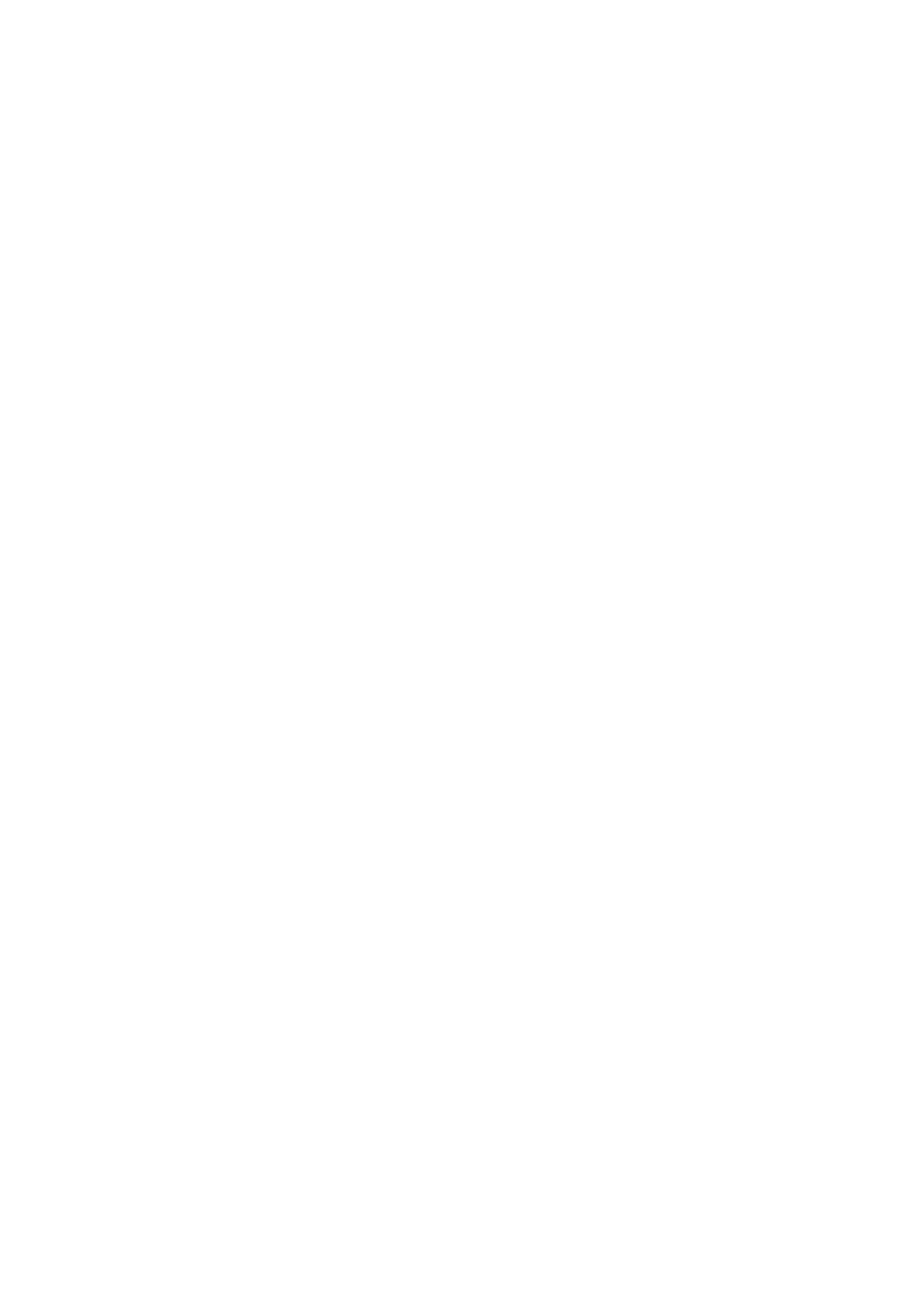## **Revised Format for the ASCOBANS Annual National Reports**

#### **General Information**

| Name of Party: Sweden | Period covered: 2010-01-01-2010-12-31 |
|-----------------------|---------------------------------------|
|                       | Date of report: 2010-04-19            |

| Report submitted by:                                   |                                                |  |
|--------------------------------------------------------|------------------------------------------------|--|
| Name: Christina Rappe                                  | <b>Function: National coordinator ASCOBANS</b> |  |
| Organization: SEPA                                     | Address: Valhallavägen 195, 106 48 Stockholm   |  |
| Telephone / Fax: $+46-8-6981085$ , $+46-8-$<br>6981042 | Email: christina.rappe@naturvardsverket.se     |  |

Any changes in coordinating authority or appointed member of advisory committee

List of national authorities, organizations, research centres and rescue centres active in the field of study and conservation of cetaceans, including contact details

Naturhistoriska Riksmuseet, Anna Roos, [anna.roos@nrm.se](mailto:anna.roos@nrm.se)

Naturhistoriska museet, Anders Nilsson, [anders.nilsson@gnm.se](mailto:anders.nilsson@gnm.se)

Kolmårdens djurpark , Mats Amundin; [mats.amundin@kolmarden.com](mailto:mats.amundin@kolmarden.com)

Fiskeriverket, Sara Königsson; [sara.konigsson@fiskeriverket.se](mailto:sara.konigsson@fiskeriverket.se)

#### **NEW Measures / Action Towards Meeting the Objectives of the Conservation and Management Plan and the Resolutions of the Meeting of Parties**

Please feel free to add more rows to tables if the space provided is not sufficient.

## *A. HABITAT CONSERVATION AND MANAGEMENT*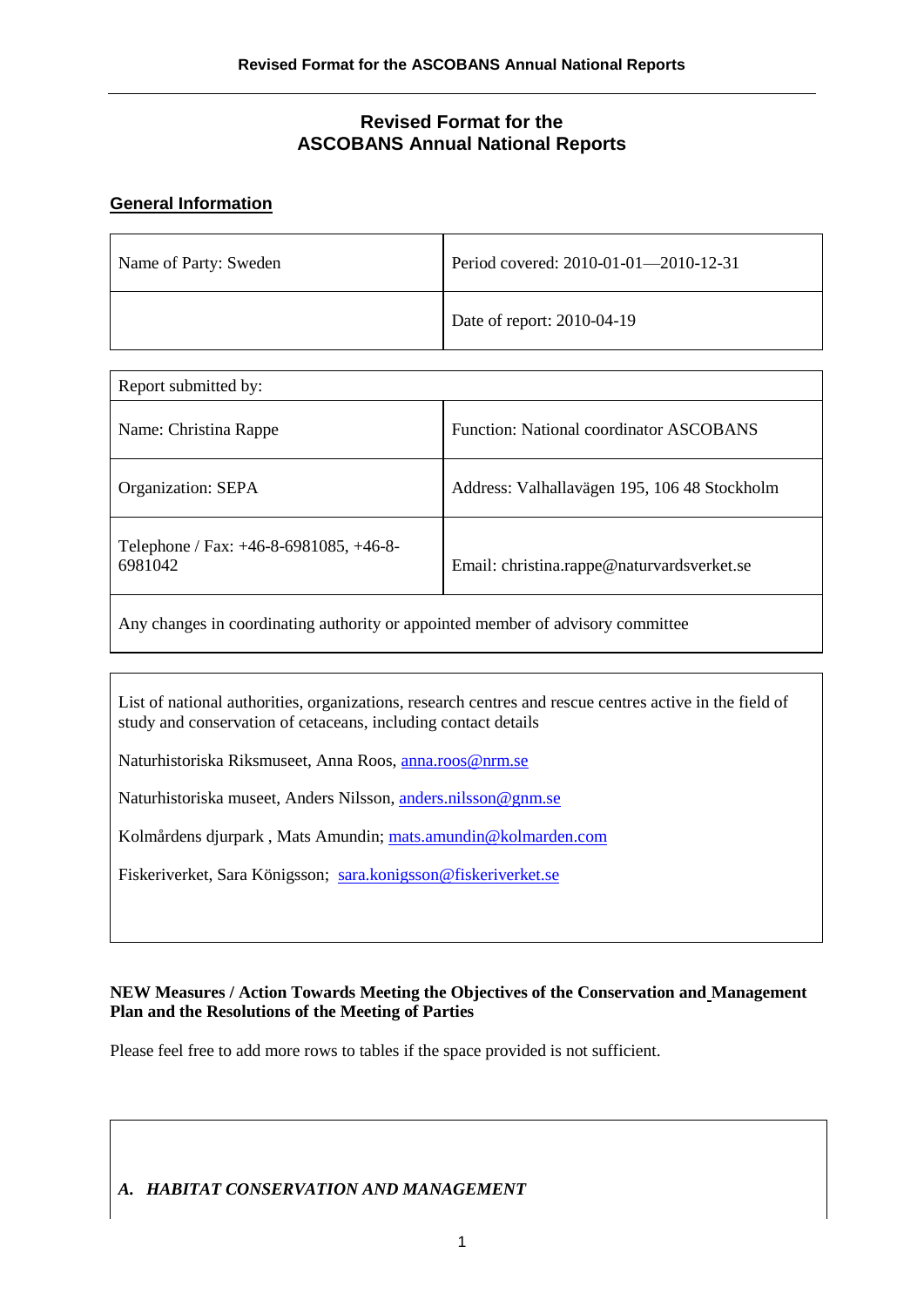#### **1 Direct Interaction with Fisheries**

#### **Investigations of methods to reduce bycatch**

Studies investigating alternative fishing gear such as cod pots and traps for species like pikeperch and herring are being carried out by the Swedish Board of Fisheries. During the recent three years the Swedish Board of Fisheries has been studying cod pots as an alternative to the gillnet fisheries for cod in central Baltic and the results are promising. Pots are used in a variety of different fisheries and are known to use less energy in operation than active gears. They are less destructive to the benthic habitat compared with gear and they can be left in the water for long time periods. They also deliver the catch alive, increasing its commercial value. Pots are selective and with a certain mesh size only catch fish in a certain size as well as has no bycatch of marine mammals (when seal grids are used) and birds. But equally importantly, the catch is gathered in a closed department which makes it possible to develop a seal-safe fishing gear. The Swedish Board of Fisheries has studied the fishing efficiency of the "two-chamber" pots in a commercial fishery for a few years. The results show that the pots can potentially be used in a commercial fishery (Ljungberg 2007; Ovegård, 2009) and that the catch in pots are comparable to the catch in gillnet fisheries (Königson et al., 2010.).

## **Implementation of methods to reduce bycatch**

Fishermen in the south of Kattegat have been offered pingers for free, successfully using them in the gillnet fisheries for flatfish. 6 fishermen are use pingers since March 2011.

### **Please provide any other relevant information, including bycatch information from opportunistic sources.**

In 2010 the Swedish Board of Fisheries bought altogether 9 camera systems to place on fishing boats. Four of them were to be placed on trawlers and five on smaller fishing boats fishing with gillnets. The purpose of this was to investigate discard as well as marine mammal and bird bycatch. A large effort was put into this project but only one fisherman was willing to participate in the project even if they were offered incentives for participating.

#### **In addition, please attach or provide link to your country's Report under EC Regulation 812/2004.**

#### **2 Reduction of Disturbance**

**2.1 Anthropogenic Noise**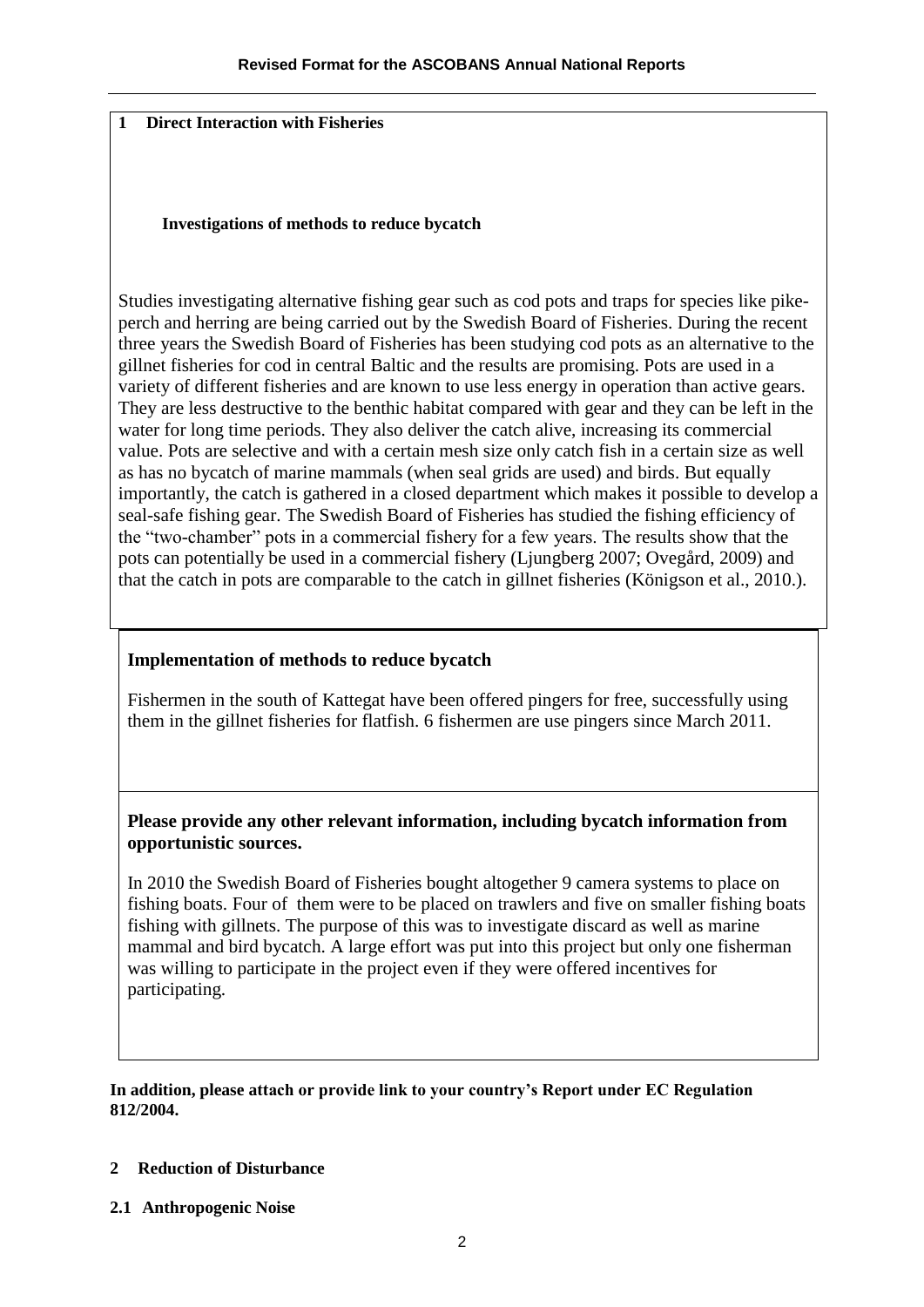Nothing to report

### **2.2 Ship Strike Incidents:** No known incidents in Swedish waters during 2010

| <b>Date</b> | <b>Species</b> | Type of<br>injury | Fatal<br>injury<br>(Yes /<br>No) | <b>Type of vessel</b><br>(length,<br>tonnage and<br>speed) | Location<br>(coordinates) | <b>More</b><br>information:<br>(Name / Email) |
|-------------|----------------|-------------------|----------------------------------|------------------------------------------------------------|---------------------------|-----------------------------------------------|
|             |                |                   |                                  |                                                            |                           |                                               |
|             |                |                   |                                  |                                                            |                           |                                               |

Please list all known incidents and for each, provide the following information:

### **2.3 Major Incidents Affecting Significant Numbers\* of Cetaceans**

No major incidents to report in Swedish waters

|  | Date   Location   Type of incident   Further Information |
|--|----------------------------------------------------------|
|  |                                                          |
|  |                                                          |
|  |                                                          |

*\*Two or more animals*

## **2.4 Pollution and Hazardous Substances**

The Museum of Natural History in Stockholm (SMNH) is carrying out a 3-year study on several contaminants in harbour porpoises from Swedish waters. The study is funded by the SEPA. Samples from 20 harbour porpoises from the Skagerrak, Öresund and the Baltic have been sent for contaminant analyses for TBTs, PFCs and heavy metals in liver and PCB, DDT, PBDE in blubber. Results will be presented in 2011 Annual report.

## **2.5 Other Forms of Disturbance**

Noting to report

## **3 Marine Protected Areas for Small Cetaceans**

After the assessment by the EU Commission of the Natura 2000 network in the Baltic and Atlantic regions, SEPA has been commissioned to report to the government of possibilities to add harbour porpoise to the species list in some existing sites as well as considering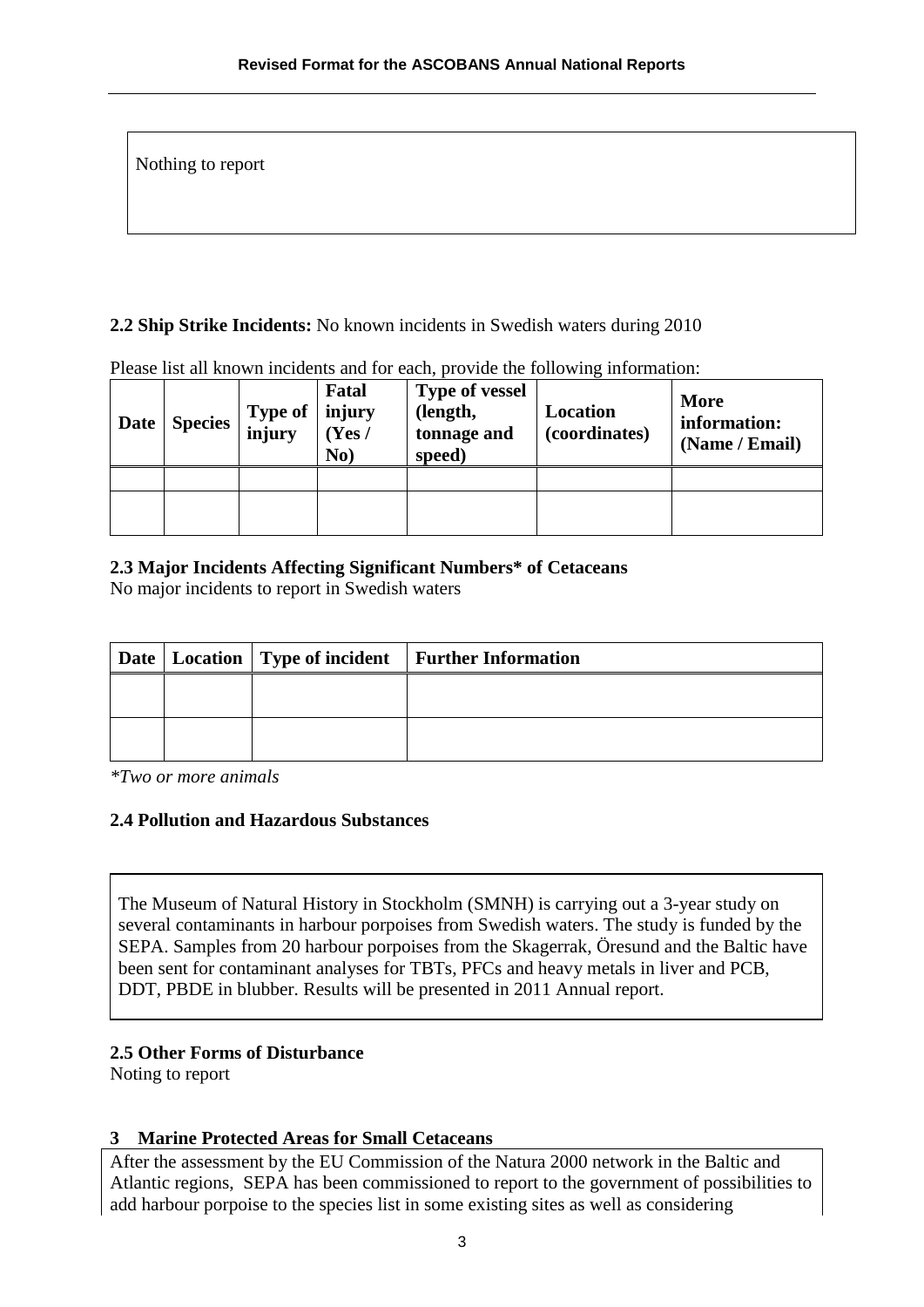designating new ones on the west coast of Sweden, pending the results of the survey in Skälderviken. At the moment there are three Natura 2000 sites with harbour porpoise. During 2010 SEPA suggested addition of harbour porpoise in 2 existing sites. The results from the survey in Skälderviken confirm the presence of harbour porpoise there and a new Natura 2000 site, particularly designated to protect the species, was proposed to the Swedish government during 2010. Up to date no final decision has been taken by the government.

# *B. SURVEYS AND RESEARCH*

# **4.1 Overview of Research on Abundance, Distribution and Population Structure**

Please provide an brief summary of (and reference to) any national work.

A study of population structure of harbour porpoise in the Baltic is carried out by Per Palsböll, Stockholm University. The general aim of the study is to determine if the harbour porpoises in the Baltic constitute a demographically isolated population.

The specific aims and methods of the study are:

1. To isolate and characterize 350 SNPs in Baltic harbour porpoise.

2. To identify pairs of 1st and 2nd order relatives among harbour porpoise samples from the Baltic and Swedish west coast.

3. To estimate the abundance from the number of observed pairs of 1st and 2nd order relatives using demographic simulations.

A Life Nature application for the SAMBAH project was approved and the Grant Agreement was signed in November 2009 by Kolmårdens Djurpark as the Coordinating Beneficiary. This project is running over 5 years (2010-2014), and aims at producing an estimate of the total abundance and distribution of harbour porpoises in the Baltic. Three of the countries around the Baltic (Finland, Poland and Denmark) are associated Beneficiaries, whereas the Baltic States will be subcontractors to Sweden. The project is based upon data from passive acoustic porpoise echolocation loggers, which will be kept in operation during 2011 and 2012. This data will be used as input to state of the art population density statistics, and subsequently allow for habitat modelling.

The abundance of harbour porpoise has been investigated in "Skälderviken", a bay on the south western coast of Sweden. PCL:s Porpoise click loggers were being used. The fishing effort of gillnets in the same areas was surveyed and compared to the porpoise abundance. The results show a high abundance of harbour porpoise, particularly in one part of the bay and SEPA has now proposed to the Swedish government for that part to become a Natura 2000 site.

# **4.2 New Technological Developments**

Nothing to report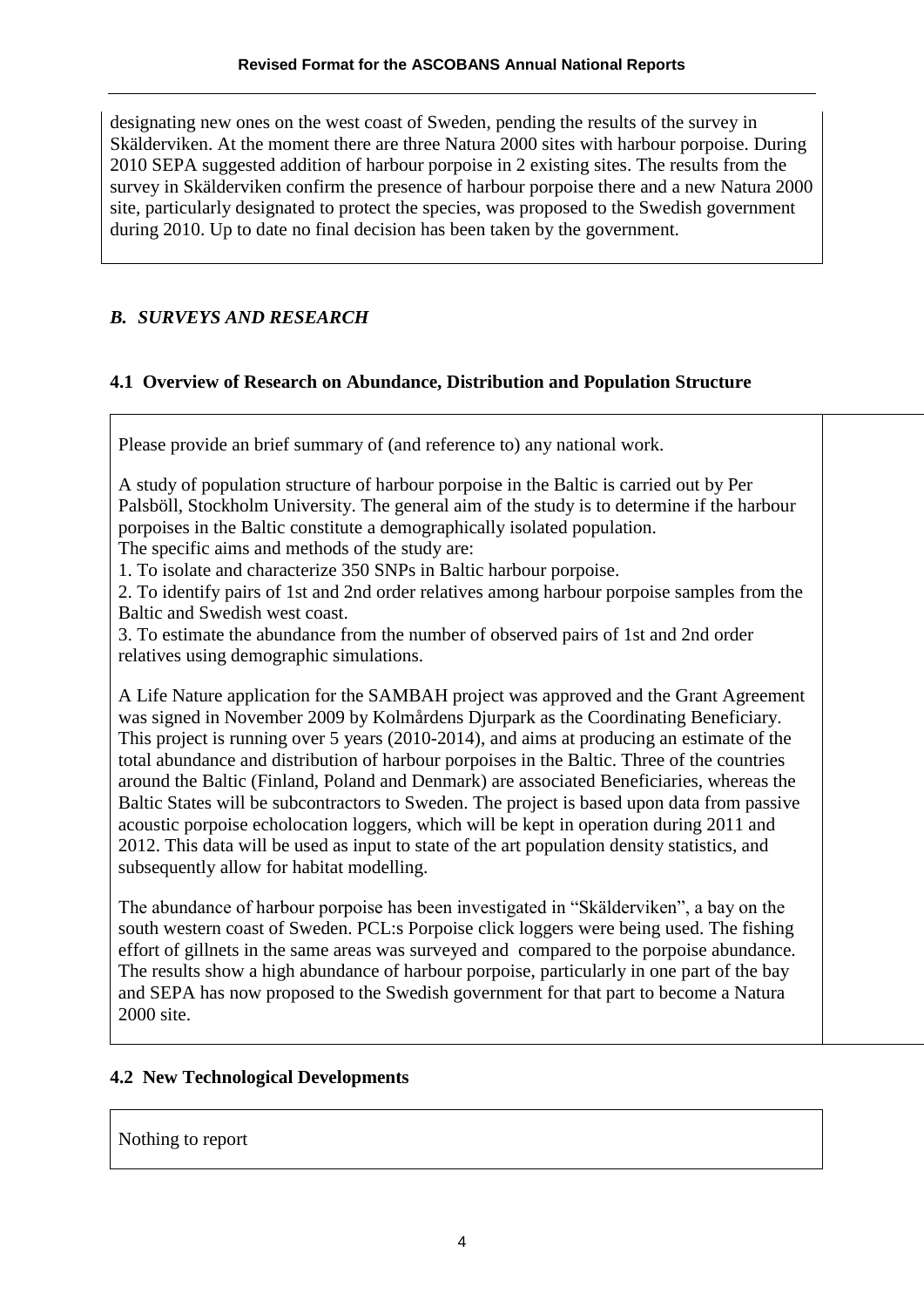# **4.3 Other Relevant Research**

A study on environmental contaminants in harbour porpoises from Swedish waters is carried out by Stockholm Museum of Natural History, SMNH. In addition, cooperation has started between SMNH and the Veterinary Institute in Uppsala. This study focuses on health status of harbour porpoises, cause of death, occurrence of parasites etc. Usually some 10 to 15 porpoises per year are necropsied.

# *C. USE OF BY-CATCHES AND STRANDINGS*

| Contact details of<br>research institutions /<br>focal point                                                                        | Anna Roos, Dep of Contaminant research, Swedish Museum of<br>Natural History, PO Box 50007, SE 104 05 Stockholm.<br>Anna.roos@nrm.se                                                                                                                                                                                                                                                        |
|-------------------------------------------------------------------------------------------------------------------------------------|---------------------------------------------------------------------------------------------------------------------------------------------------------------------------------------------------------------------------------------------------------------------------------------------------------------------------------------------------------------------------------------------|
| Methodology used<br>(reference, e.g.<br>publication, protocol)                                                                      | Using a common protocol made for cetaceans                                                                                                                                                                                                                                                                                                                                                  |
| Collection of samples<br>(type, preservation<br>method)                                                                             | Skin, blubber, muscular tissue, kidney, liver, brain, lung, spleen,<br>stomack, intestines teeth etc are taken and stored deep frozen in<br>the SMNH Environmental Specimen Bank.                                                                                                                                                                                                           |
| Database (Number of<br>data sets by species,<br>years covered, software<br>used, online access)                                     | SMNH has a database of porpoise samples from 1972 till today,<br>including more than 700 porpoises. Software: MySQL. No<br>online access yet. Data include: species, location, cause of death,<br>blubber thickness (several places), length, weight, weight of<br>several organs etc.<br>SMNH also has a database on reported live animals, all<br>published on line at www.nrm.se/tumlare |
| <b>Additional Information</b><br>(e.g. website addresses,<br>intellectual property<br>rights, possibility of a<br>central database) | SMNH also host a web page where the public can report<br>sightings of live porpoises.<br>http://www.nrm.se/tumlare                                                                                                                                                                                                                                                                          |

### **5 Post-Mortem Research Schemes**

# **5.1 Number of Necropsies Carried out in Reporting Period:**

| <b>Species</b>   | <b>Recorded cause of death</b>          |
|------------------|-----------------------------------------|
| Harbour porpoise | Six probably by caught, and one starved |
|                  |                                         |
|                  |                                         |

Please provide any other relevant information on post-mortem / stranding schemes.